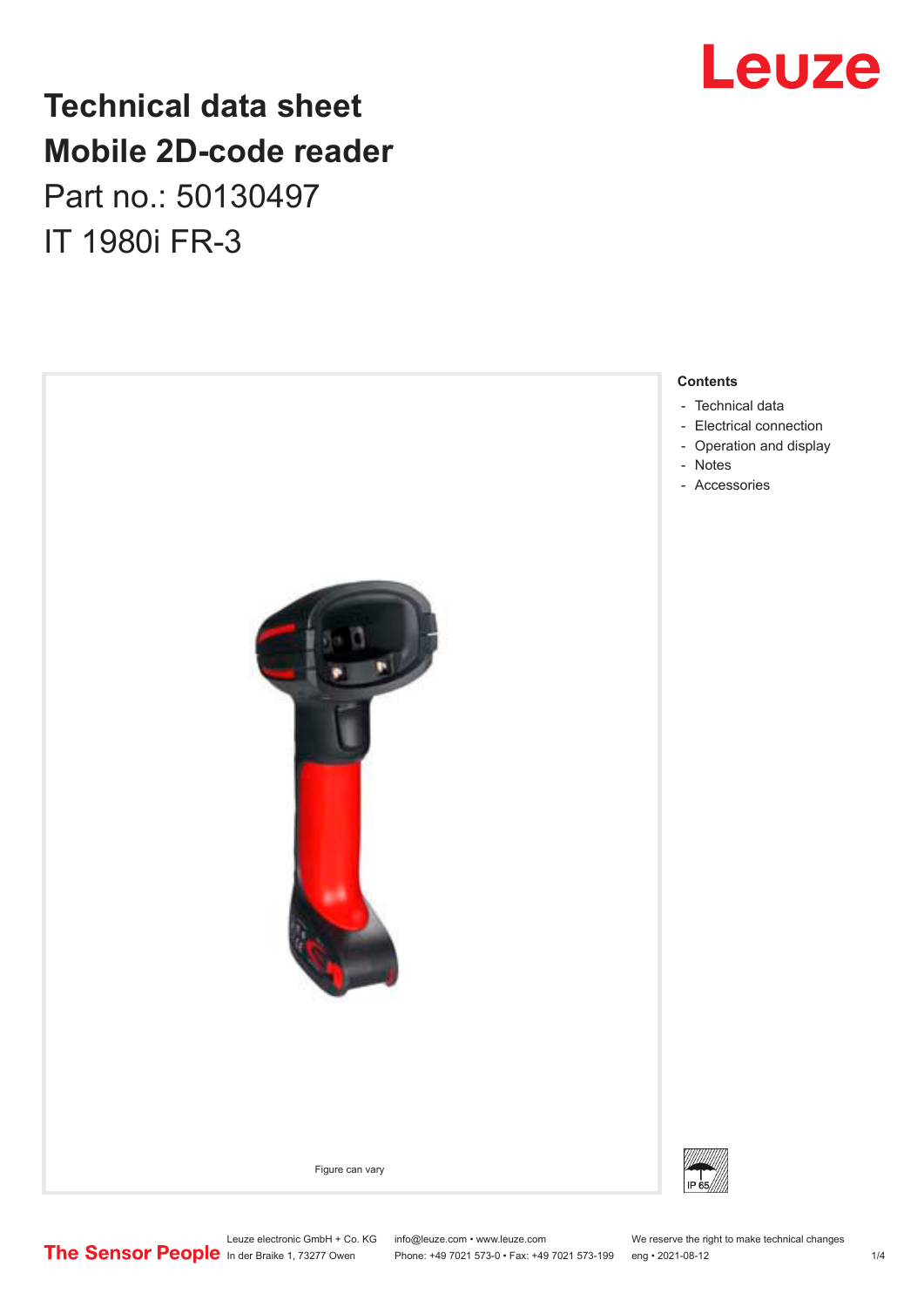#### <span id="page-1-0"></span>**Technical data**

# Leuze

| <b>Basic data</b>             |                                    | <b>RS 232</b>                      |                         |
|-------------------------------|------------------------------------|------------------------------------|-------------------------|
| <b>Series</b>                 | IT19xx                             | <b>Function</b>                    | <b>Process</b>          |
|                               |                                    | <b>USB</b>                         |                         |
| <b>Read data</b>              |                                    | <b>Function</b>                    | Process                 |
| Code types, readable          | 2/5 Interleaved                    |                                    |                         |
|                               | Aztec                              | <b>Connection</b>                  |                         |
|                               | Codabar                            |                                    |                         |
|                               | Code 128                           | <b>Connection 1</b>                |                         |
|                               | Code 39                            | Type of connection                 | <b>RJ41</b>             |
|                               | Code 93                            |                                    |                         |
|                               | <b>Composite Codes</b>             | <b>Mechanical data</b>             |                         |
|                               | Data Matrix Code                   | Dimension (W x H x L)              | 75 mm x 133 mm x 195 mm |
|                               | <b>EAN 128</b>                     | <b>Housing material</b>            | <b>Plastic</b>          |
|                               | <b>EAN 8/13</b>                    | <b>Plastic housing</b>             | <b>UL 94-V0</b>         |
|                               | EAN Addendum                       | Net weight                         | 335 g                   |
|                               | GS1 Databar                        |                                    |                         |
|                               | GS1 Databar Expanded               | <b>Environmental data</b>          |                         |
|                               | <b>GS1 Databar Limited</b>         | Ambient temperature, operation     | $-3050 °C$              |
|                               | <b>GS1 Databar Omnidirectional</b> | Ambient temperature, storage       | $-4070 °C$              |
|                               | <b>GS1 Databar Stacked</b>         | Relative humidity (non-condensing) | 095%                    |
|                               | <b>GS1 Databar Truncated</b>       | Drop height                        | 2 <sub>m</sub>          |
|                               | Maxicode                           | <b>Measurements relative to</b>    | Concrete floor          |
|                               | Micro PDF                          |                                    |                         |
|                               | Micro QR                           | <b>Certifications</b>              |                         |
|                               | Others on request                  |                                    |                         |
|                               | <b>PDF417</b>                      | Degree of protection               | IP 65                   |
|                               | QR code                            | <b>Classification</b>              |                         |
|                               | <b>UPC</b>                         | <b>Customs tariff number</b>       | 84719000                |
| <b>Optical data</b>           |                                    | eCl@ss 5.1.4                       | 27280103                |
|                               |                                    | eCl@ss 8.0                         | 27280103                |
| <b>Reading distance</b>       | 10  16,000 mm                      | eCl@ss 9.0                         | 27280103                |
| <b>Electrical data</b>        |                                    | eCl@ss 10.0                        | 27280103                |
|                               |                                    | eCl@ss 11.0                        | 27280103                |
|                               |                                    | <b>ETIM 5.0</b>                    | EC002550                |
| Performance data              |                                    | <b>ETIM 6.0</b>                    | EC002999                |
| Supply voltage U <sub>B</sub> | 4  5.5 V, DC                       | <b>ETIM 7.0</b>                    | EC002999                |
| Power consumption, max.       | 2.3 W                              |                                    |                         |
| <b>Interface</b>              |                                    |                                    |                         |
| <b>Type</b>                   | PS/2, RS 232, USB                  |                                    |                         |

#### **Electrical connection**

#### **Connection 1**

| <b>Function</b>    | Configuration interface |
|--------------------|-------------------------|
|                    | Data interface          |
| Type of connection | <b>RJ41</b>             |

#### **Pin Pin assignment**

| Shield                |  |
|-----------------------|--|
| Cable ID              |  |
| <b>GND</b>            |  |
| TxD RS 232 / n.c. USB |  |
|                       |  |

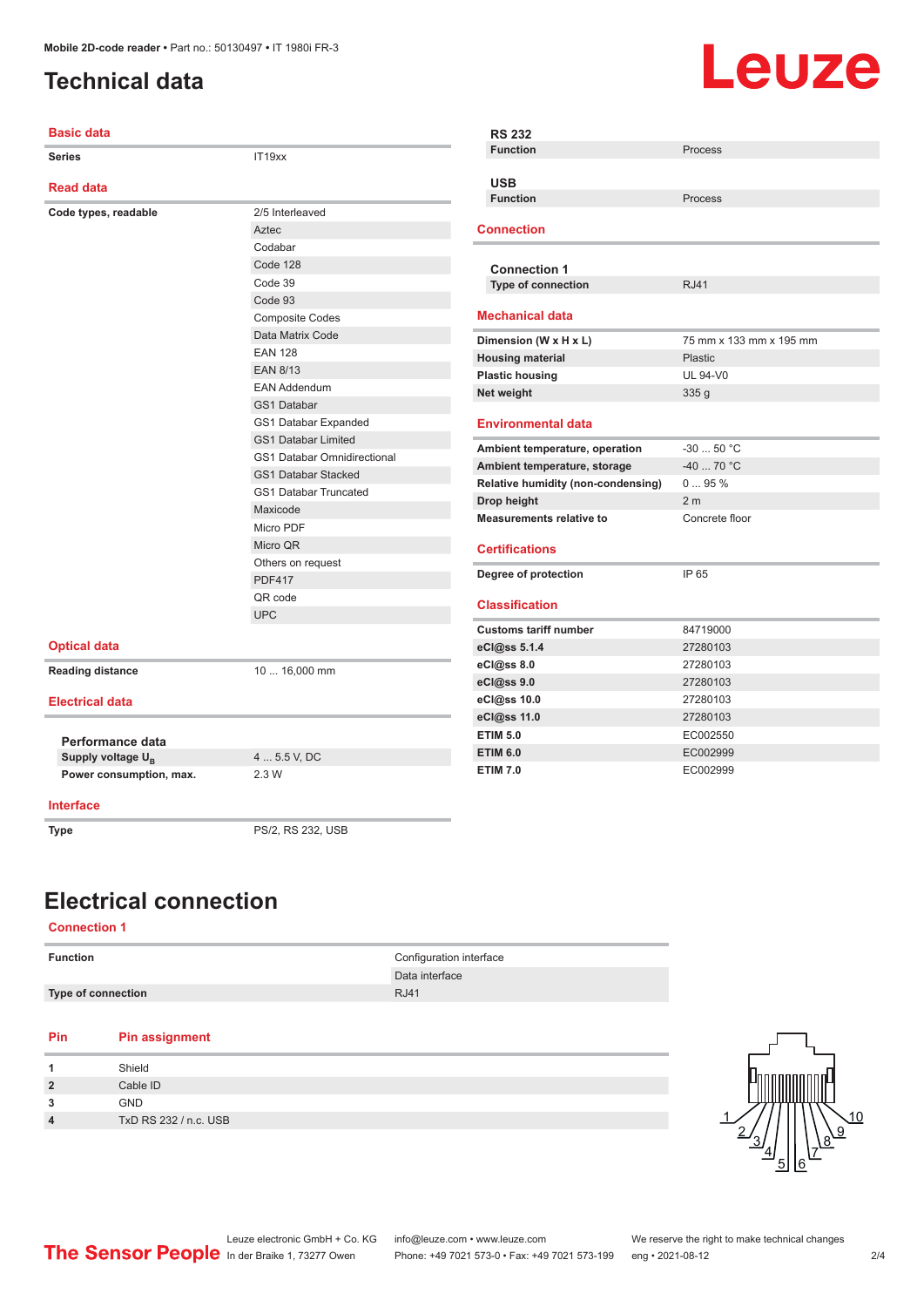#### <span id="page-2-0"></span>**Electrical connection**



| Pin | <b>Pin assignment</b>    |
|-----|--------------------------|
| 5   | RxD RS 232 / n.c. USB    |
| 6   | CTS RS 232 / n.c. USB    |
|     | +5 V DC                  |
| 8   | RTS RS 232 / n.c. USB    |
| 9   | n.c. RS 232 / Data + USB |
| 10  | n.c. RS 232 / Data - USB |

### **Operation and display**

| <b>LED</b> |        | Display                 | <b>Meaning</b>      |
|------------|--------|-------------------------|---------------------|
|            | Normal | Green, 1x flashing      | Reading successful  |
|            |        | operation Red, flashing | Communication error |

#### **Notes**

| <b>Observe intended use!</b>                                                          |
|---------------------------------------------------------------------------------------|
| $\%$ This product is not a safety sensor and is not intended as personnel protection. |
| $\%$ The product may only be put into operation by competent persons.                 |
| $\&$ Only use the product in accordance with its intended use.                        |
|                                                                                       |

| <b>WARNING! LASER RADIATION - CLASS 2 LASER PRODUCT</b>                                                                                                                                                                                                                               |
|---------------------------------------------------------------------------------------------------------------------------------------------------------------------------------------------------------------------------------------------------------------------------------------|
| Do not stare into beam!<br>The device satisfies the requirements of IEC 60825-1:2007 (EN 60825-1:2007) safety regulations for a product of laser class 2 as well as the<br>U.S. 21 CFR 1040.10 regulations with deviations corresponding to "Laser Notice No. 50" from June 24, 2007. |
| Vertal once the laser beam or in the direction of reflected laser beams! If you look into the beam path over a longer time period, there is a risk<br>of injury to the retina.                                                                                                        |
| $\%$ Do not point the laser beam of the device at persons!                                                                                                                                                                                                                            |
| $\%$ Interrupt the laser beam using a non-transparent, non-reflective object if the laser beam is accidentally directed towards a person.                                                                                                                                             |
| $\%$ When mounting and aligning the device, avoid reflections of the laser beam off reflective surfaces!                                                                                                                                                                              |
| $\&$ CAUTION! Use of controls or adjustments or performance of procedures other than specified herein may result in hazardous light exposure.                                                                                                                                         |
| $\&$ Observe the applicable statutory and local laser protection regulations.                                                                                                                                                                                                         |
| $\&$ The device must not be tampered with and must not be changed in any way.<br>There are no user-serviceable parts inside the device.<br>Repairs must only be performed by Leuze electronic GmbH + Co. KG.                                                                          |

| <b>NOTE</b>                                                                                                                                                                                                                                                |
|------------------------------------------------------------------------------------------------------------------------------------------------------------------------------------------------------------------------------------------------------------|
| Affix laser information and warning signs!<br>Laser information and warning signs are affixed to the device. In addition, self-adhesive laser information and warning signs (stick-on labels) are<br>supplied in several languages.                        |
| Affix the laser information sheet to the device in the language appropriate for the place of use. When using the device in the US, use the stick-on label<br>with the "Complies with 21 CFR 1040.10" note.                                                 |
| $\%$ Affix the laser information and warning signs near the device if no signs are attached to the device (e.g. because the device is too small) or if the attached<br>laser information and warning signs are concealed due to the installation position. |
| $\%$ Affix the laser information and warning signs so that they are legible without exposing the reader to the laser radiation of the device or other optical<br>radiation.                                                                                |